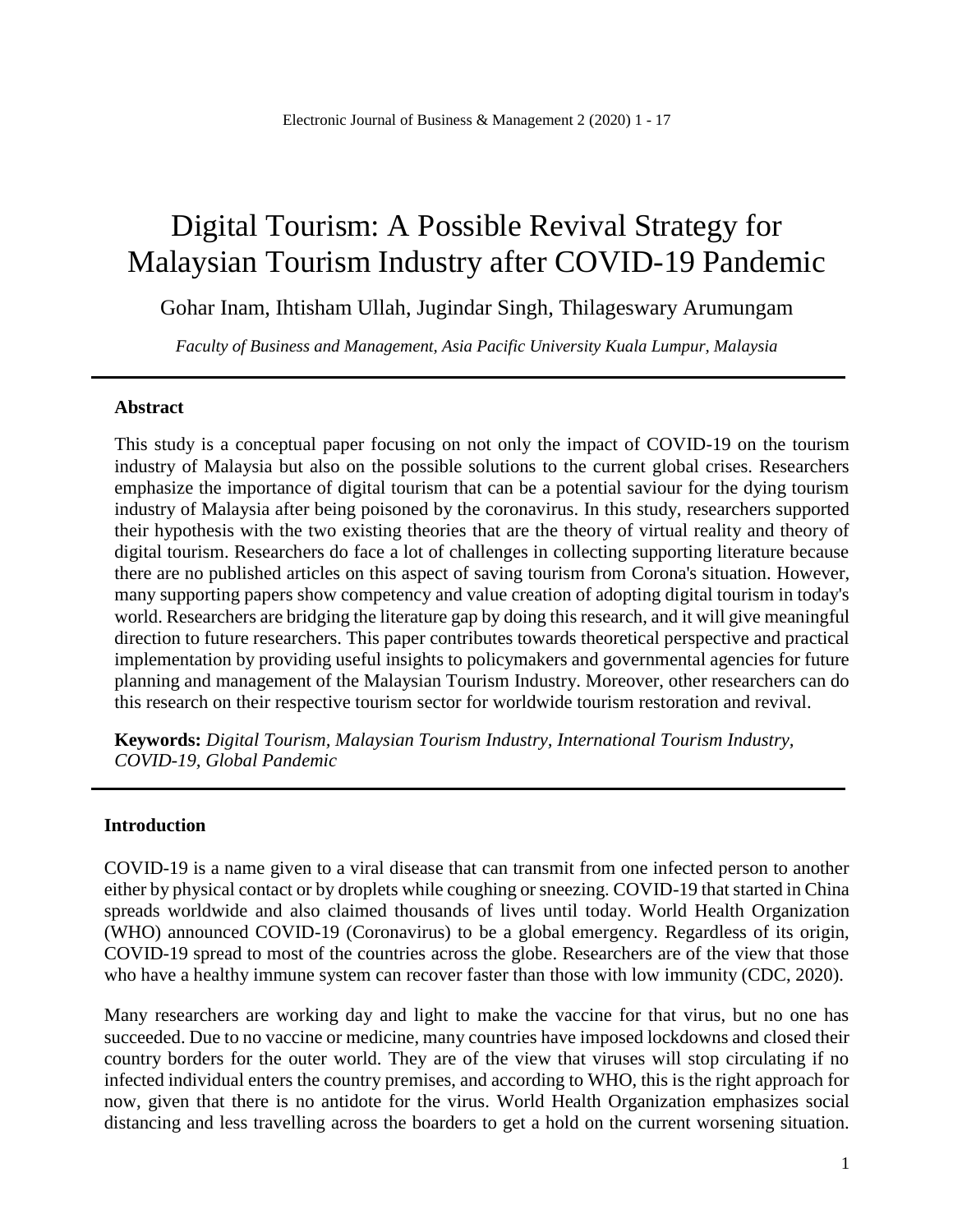However, there are many negative impacts on the economies of countries because lockdown has negatively affected the global market resulting in global economic crises (Tauseef Ahmad, 2020).

## **International Tourism Sector**

In today's world, the primary sector contributing to the world economy is none other than the tourism sector. Most of the countries, especially developing ones, mostly rely on their tourism sector for their infrastructure development, for managing stable economic conditions, the development of private organizations, and the creation of employment opportunities. Underdeveloped countries have to correctly take care of their tourism sector for future growth prospects and economic stability in the country because their other industries such as manufacturing units or natural reservoirs are not sufficient enough to cope up with the economic demand (Fayos-Sola, 1997).

Researchers find it challenging to give a precise definition to the tourism sector because there is no explicit and clear output (product) of the tourism sector like other sectors. The tourism sector is a combination of many sub-sectors, such as transportation, accommodation, hospitality, catering, decoration, and others. Tourism is a vast concept, researchers are of the view that tourism is defined as an activity that makes people travel for the reasons like, spending holidays at a scenic place, staying at a specific home for medical treatments, or any other purpose and that so for consecutive one year or less than a year. According to world data collected in the year of 2019, the only the tourism sector contributed more than 2.9 trillion USD in the GDP of the world, out of which 580.7 billion USD is from the tourism sector of the USA alone, making it the most significant contribution in societies GDP of 2019. However, city-wise number one rank for contributing the highest portion to world GDP from the sector of travel and tourism goes to Macau(Lock, 2020).

# **Malaysian Tourism Sector**

According to the researchers, the most famous destination for tourism in Malaysia for international tourists among all other tourism-oriented countries of South East Asia. Moreover, the most renowned search word about tourism on search engines like Google and YouTube is Malaysian travel packages for international travellers. Almost every year, countless international travellers explore Malaysia's beauty, resulting in significant contributions to countries' revenue. There are numerous scenic and natural points for leisure activities, and diverse cultures off Malaysia attract travellers to Malaysia. Global tourists get excited by the various cultural events and landmarks that define the heritage plus ancient civilizations of Malaysians. According to travellers, Malaysia is a unique combination of beautiful views, natural forest, and famous beaches that makes it the most favourable destination in their travel books. Also, the tour packages, especially for facilitating and attracting tourists, play a vital role in the growth of Malaysian tourism (Bernama, 2020).

Malaysian tourism sector not only grows by itself, but it has a profound impact on related areas such as the hospitality sector, food sector, catering sector, travelling sector, and the private sector. This means that with the growth of the tourism sector all related industries grow as well. That is why in today's world for Malaysia, its tourism sector has become very important for the betterment of their overall system. Moreover, the economy of Malaysia is very much dependent upon this sector for a definite increase. According to the vision of the Malaysian tourism management department of the government, to flourish their tourism industry and retain them for more extended directions, all they have to do is make them stay for an extended period. By making them wait longer than their original plan, they can earn more in the form of rentals, restaurant bills, and travelling costs. Also, making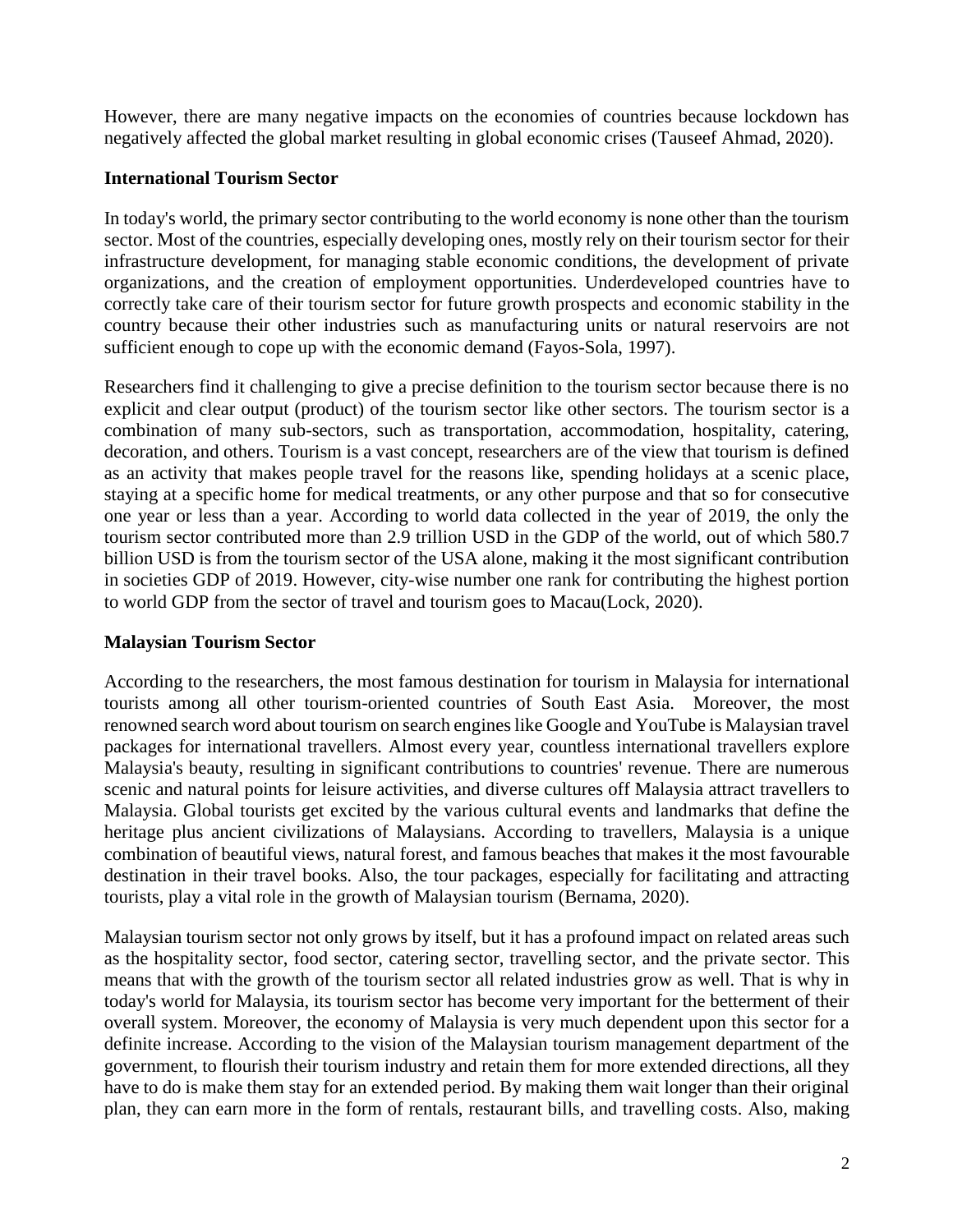these entire efforts, the tourism sector will grow with speed. By its growth, they will undoubtedly need more workforces for their business to stay afloat, which means there will be more employment opportunities for the local people. With more employment opportunities comes the increase in GDP of the Country. Most importantly, the tourism sector is on number 3 out of all the other industries, according to the researchers (Hirschmann, 2020).

According to the researchers, Malaysia is one of the top tourist destinations among international travellers. Moreover, going to the national analysts is also the primary source of country development and economic growth (UKEssays, 2018). Below is a clear picture of benefits attained from the tourism sector in the form of revenue from check INS and international arrivals at hotels (MyTourismData, 2019).

# **Figure 1: Tourism Statistics in Malaysia (MyTourismData, 2019)**



# **Table 1: Tourists Arrivals & Receipts to Malaysia by Year**

| Year | <b>Arrivals</b> | <b>Receipts (RM)</b> |
|------|-----------------|----------------------|
| 2019 | 26.10 million   | 86.1 Billion         |
| 2018 | 25.83 million   | 84.1 Billion         |
| 2017 | 25.95 million   | 82.1 Billion         |
| 2016 | 26.76 million   | 82.1 Billion         |
| 2015 | 25.72 million   | 69.1 Billion         |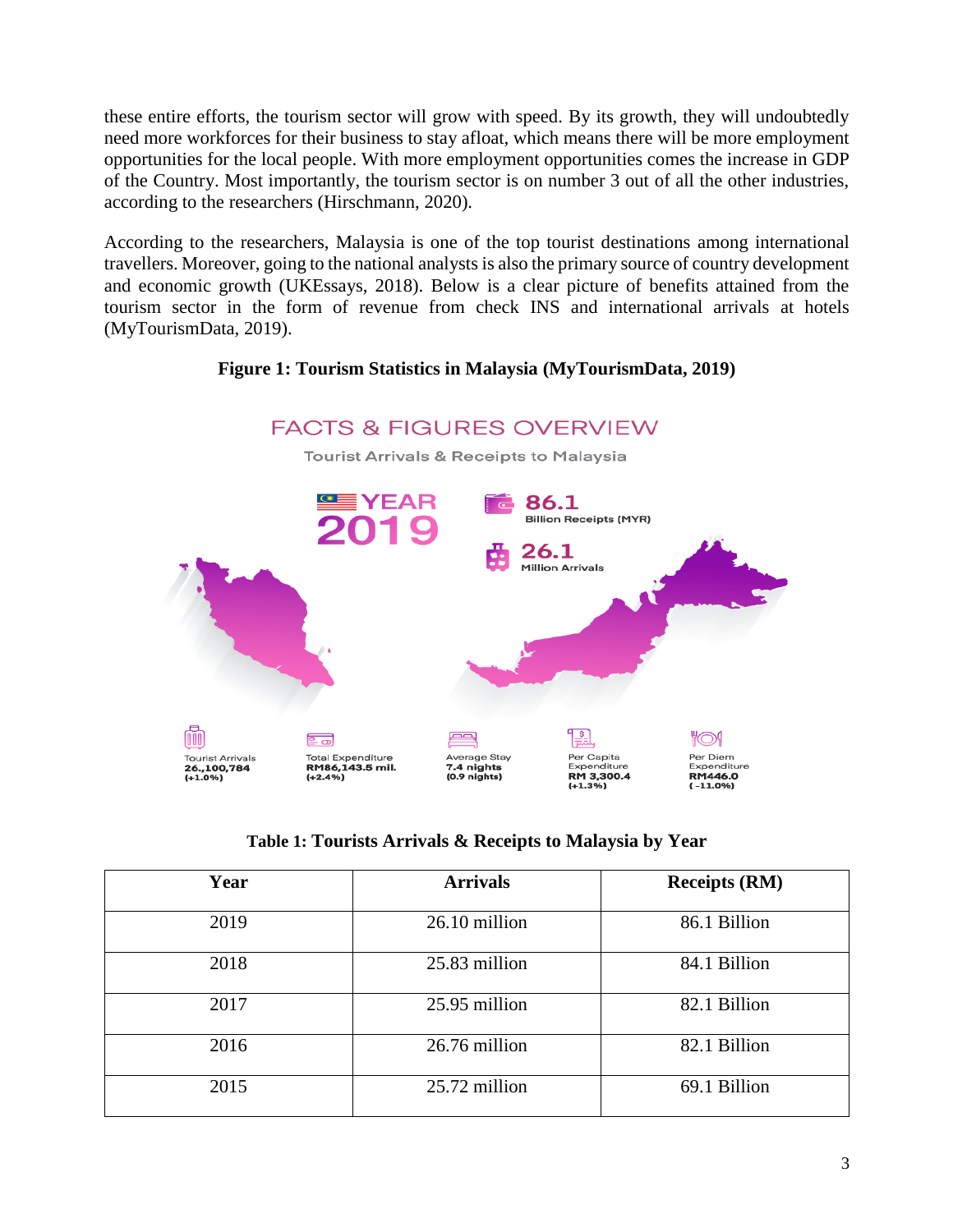| 2014 | 27.44 million | 72.0 Billion |
|------|---------------|--------------|
| 2013 | 25.72 million | 65.4 Billion |
| 2012 | 25.03 million | 60.6 Billion |
| 2011 | 24.71 million | 58.3 Billion |
| 2010 | 24.58 million | 56.5 Billion |
| 2009 | 23.65 million | 53.4 Billion |
| 2008 | 22.05 million | 49.6 Billion |
| 2007 | 20.97 million | 53.4 Billion |

# **Digital Tourism**

Digitalisation leverages digital technologies and data to transform businesses and business ecosystems. It turns markets and production processes and has significant implications for economic and social organization, innovation, and competitiveness. Digitalisation presents opportunities for SMEs to expand their market reach, increase growth, improve operational efficiencies, and sharpen their competitive edge in tourism. At a collective level, it can also help to develop and customise product offerings, improve destination connectivity, generate data to track performance and help to improve destination management. With the increasing popularity and implementation of digital technologies, all the businesses are equally impacted by it. Technology advancements changed the processes of doing things and revolutionized the whole organizational practices from scratch, resulting in innovative solutions and inventions. Like all other sectors, tourism also gets impacted by technological advancements.

According to the researchers, by adopting new ways, companies will achieve the improvements and competitiveness needed to face-off the international competition. It will also help make it more convenient for the customers but instant availability of services such as unique virtual tour guides for customizing their travel experience and making it more memorable. In that way, customers will feel more valuable and comes back in the future because of the convenience given to them by digital selection and customization of travel plans plus destinations (Gelter, 2017). By the process of technological advancement or digitalisation, the primary purpose is to create value in tourists' eyes by making them realise that they are the most important for them. At the same time, it is also crucial to have the technical knowledge plus capability to implement digitalization (Dianne Dredge, 2018).

According to the researchers, the desire and need for travel come to technological advancement. Due to emerging needs, scientists came up with technological advancements like robotics, sky satellites, communication channels, and improved travel crafts that make the lives of people convenient, secure, and comfortable. Advanced technologies encourage tourism activities and make it very convenient not only for tourists by giving them more privacy, accuracy, convenient travelling, and fast mode of telecommunications and locals by providing them with extra-earning sources. Technology is developing very fast, and researchers are afraid that the tourism sector may fall behind the technology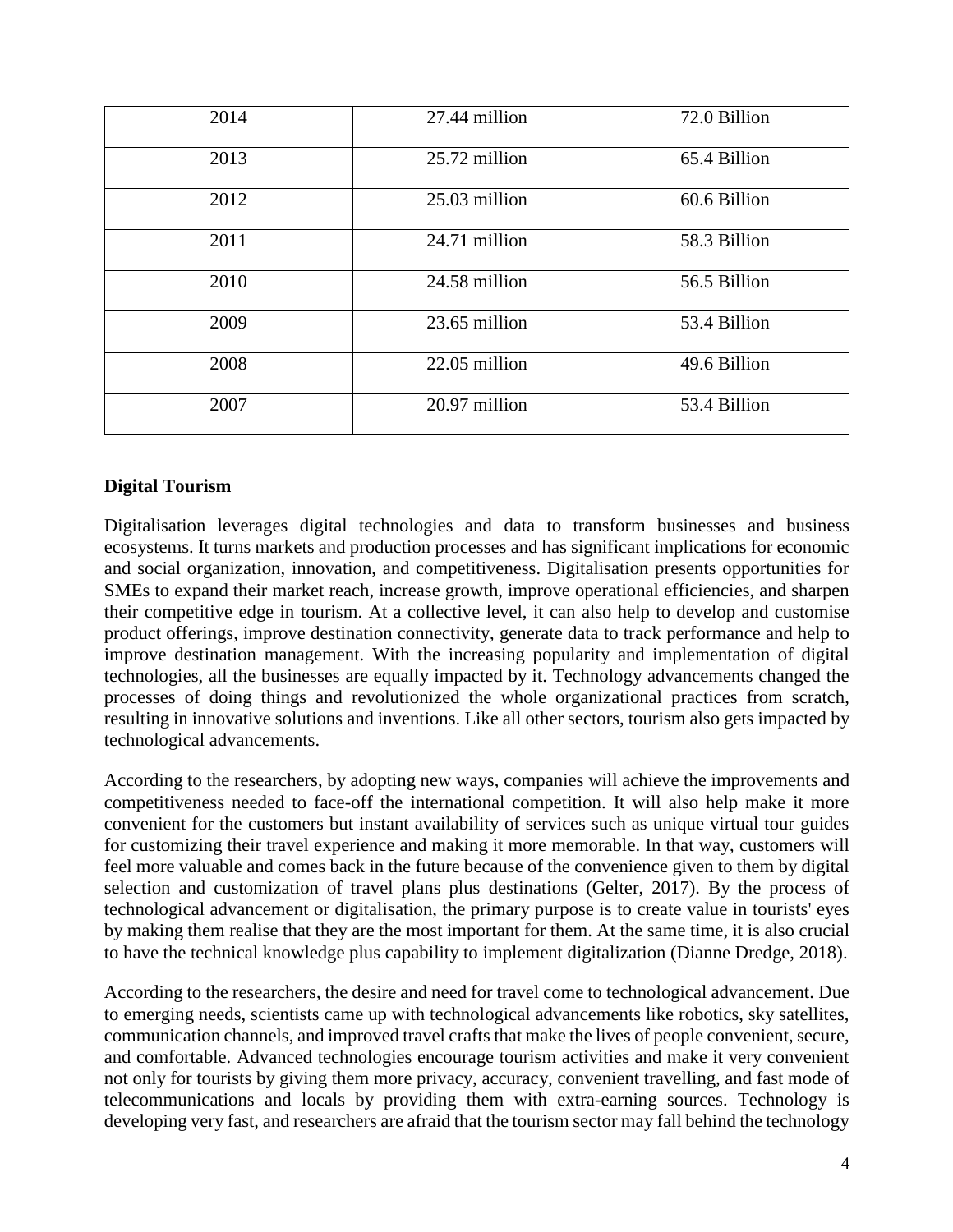and digitalisation; thus, technological and digital advancement in the tourism sector goes without saying (Fayos-Sola, 1997).

# **Problem Statement**

According to analysis and government officials in the year 2020, the Malaysian tourism sector has a prediction of achieving the target of being the host of the most prominent tourist crowd among the other countries. However, no one could have predicted that they will face the global pandemic that overshadows their whole plan of 2020. Hotels, restaurants, and airlines expect a lot of guests in 2020, but everything falls apart because of the virus. Malaysian agencies were preparing for 20/20 vision "Visit Malaysia 2020" it's all get halted for worse. Malaysia expected the turnover of almost 30 million visitors and an income of around 20 billion US dollars. Then again, the global pandemic spoiled all the efforts and planning of the Malaysian government. Along the way also affecting approximately 3.5 million employees and workers of the Malaysian tourism sector (Bethke, 2020)

According to the research, the Malaysian government has lost 45 billion USD until now because of coronavirus. The Malaysian minister of tourism during his press conference briefs mentioned that coronavirus badly crushed the sector and that its impact will last longer in the tourism sector than other industries, resulting in late revival. Moreover, in a recent survey of the department of statistics in Malaysia, it was reported that last year's employment was decreased by 14.93 million. Still, this year because of the Coronavirus, it further drops 1%. According to the Malaysian Government, most unemployed individuals are mainly from the hospitality sector, restaurant, services, and travelling (Bernama, 2020).

The major problem that the government of Malaysia is currently facing is the lockdown and closed borders, which is imposed on the wellbeing and security of the nation. Still, it is severely affecting the tourism sector. Thus, for reviving the tourism sector of Malaysia, a combined effort is needed by the collaboration of government agencies and IT technologists for the creation of a digital solution for the problem. As said by the researcher, "virtual world without borders," by researching and implementing this theory, there might be a solution out of this mess. There are no such research papers on this topic in a different scenario so that this research will be the Pioneer in this direction. There is already a concept of 3D technology and Virtual reality, but this research focuses on Virtual collaboration reality, digitalization, and tourism planning. If the investigation will be successful, then food revolutionized the concept of tourism into the idea of virtual tourism (Guttentag, 2010).

# **Research Questions**

- 1. What are the possible digital solutions to help prevent Malaysia's tourism sector from losses because of COVID '19?
- 2. What should be done to digitalize the tourism industry of Malaysia?
- 3. What challenges can the Malaysian tourism industry face while implementing complete digit experience for tourists, and how can they resolve them?

# **Objectives**

1. To determine and identify the technological advancements and tools that the tourism sector needs to digitalize their business.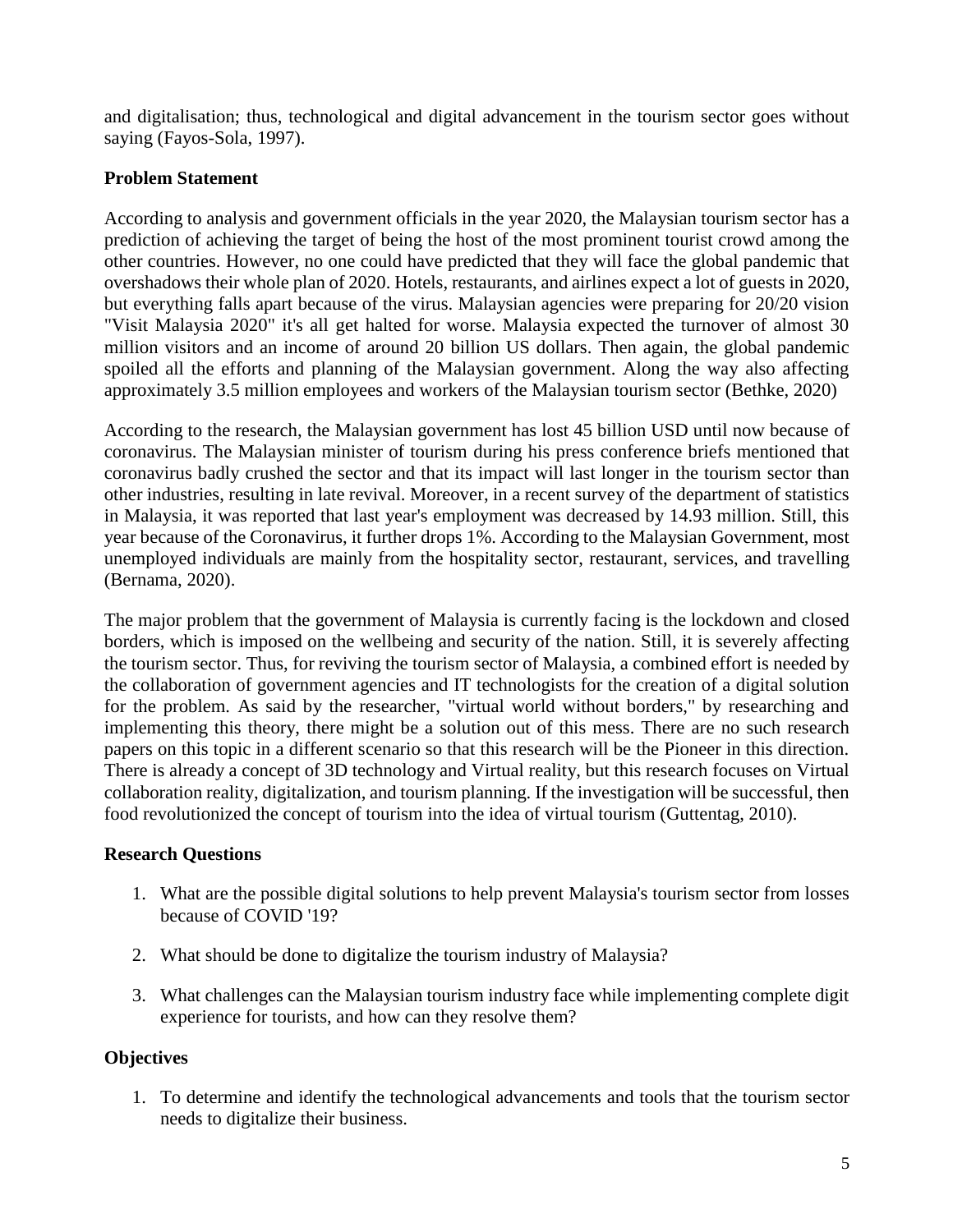- 2. To examine the current position of tourism industries of Malaysia in the adoption of digitalizing procedures and tools.
- 3. To explain and discuss possible difficulties in implementing the digital trend in the tourism sector.
- 4. To analyze the impact of possible solutions on the Malaysian tourism industry.





#### **Literature Review**

#### **Impact of COVID '19 on International Tourism Sector**

Because of the coronavirus situation worsening worldwide, there are many travel plans and country lockdowns that are making it harder for travellers to travel across borders, thus, resulting in a global tourism crisis. One of the recent research by UNWTO, the United Nations World Tourism Organization, almost a 100% of the UN countries are having strict policies of flying in and out, but out of the 70% are incomplete self-imposed lockdown that is they even closed their borders (UNWTO, 2020).

The policies regarding the lockdown are also being shown by the world's current situation surveys of HDX and WFP. Because of the lockdowns, many of the travellers have to cancel their travel plans. Because of this cancellation, global tourism has been severely impacted, all thanks to coronavirus (HDX, 2020; WFP, 2020).

Destinations like the museum and the locations that are being visited by the tourist, no matter local or international, are being hit harder by the coronavirus outbreak resulting in financial losses but the owners of those destinations. The analysts are also saying that the world tourism sector will get better after all the other industries. Specifically, developing countries that are most dependent upon there tourism sector are more prone to financial downturn in their GDP, which is why they must have a keen eye on their survival sector (Tauseef Ahmad, 2020).

A survey conducted on European countries shows that because of Coronavirus, there is an evident decrease in the persons spending nights in the hotels by comparison with last year's data. Below is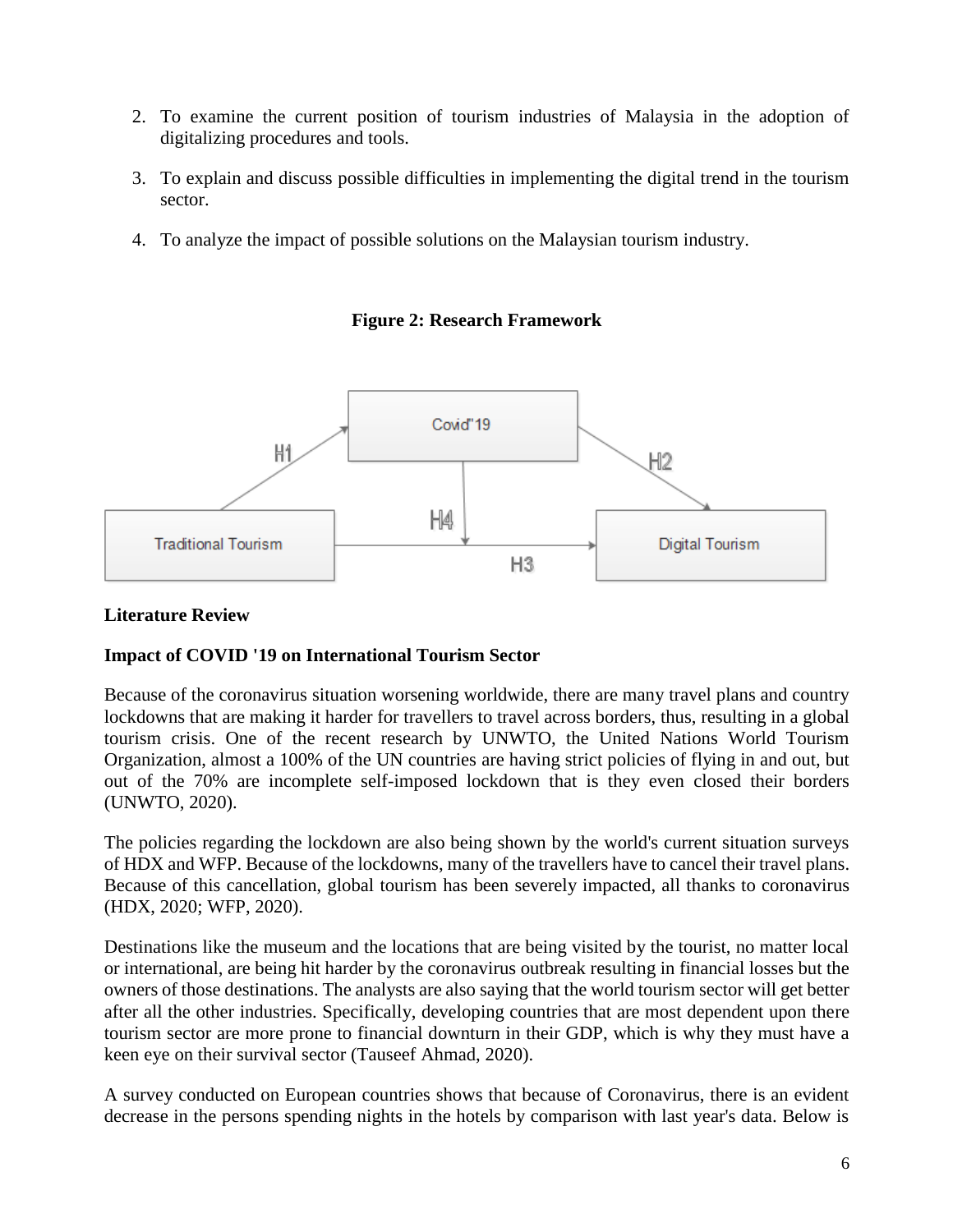the graph from the 'EUROSTAT' graph that shows the difference between last year and this year very clearly (EUROSTAT, 2020):

# **Methodology**

## **Sampling and Location**

This is an explanatory study. Most of the studies distributed with the age group sample; the generalization of their findings was an issue and identified as another research gap. The study focused on the age group in which APU undergraduates aged between 17-35. When looking into the sampling methodology, the sample referred to APU undergraduates. In this study, the population is 12,000 students who studied in APU. Thus, a total of 150 respondents completed were gathered through a self-administered questionnaire.

#### **Measurement of Variable**

There are three parts consisted of the questionnaire to gather information related to personal information of the respondents, brand preference and selected variable. For the first part, there are 16 items used to measure celebrity endorsement. These include 4 items for a role model, 4 items for the influence of celebrity endorser, 4 items for the effectiveness of celebrity endorser's advertisements and 4 items for negative celebrity information. For the second part, there are 16 items used to measure the multiple perceived values. These include 4 items for social value, 4 items for functional value in price or value for the money, 4 items for functional value in product quality and 4 items for emotional value. Last, there are 4 items used and measure brand preference.

Every item has been evaluated as "Strongly disagree", "Disagree", "Neutral", "Agree" and "Strongly agree". The scoring of One-point will be given when the individual strongly disagreed with the statement. The scoring of Two-point will be given when the individual disagreed with the statement. The scoring of Three-point will be given when the individual is neutral with the statement. The scoring of Four-point will be given when the individual agreed with the statement. The scoring of Five-point will be given when the individual strongly agreed with the statement. To analyze it, the item which scored above the mean score was considered as "high" group while the item which scored below the mean score was considered as "low" group.

# **Data Analysis**

The data collected was analyzed by using Statistical Package for Social Science for Windows (SPSS for Windows 20). The statistics consist of descriptive statistics such as frequency, percentage, the mean, the median and standard deviation used to examine the respondents' profile. This study used the Pearson Moment Correlation test to evaluate the relationship between independent variables and dependent variable. This study also used the Multiple Regression Analysis to find which of the independent variables would affect dependent variables which is brand preference. The level of significance at a probability level of 5% was used.

# **Results and Findings**

# **Respondents' Profile**

From a total of 150 respondents, the majority of the gender group was male, coming through at 58.0%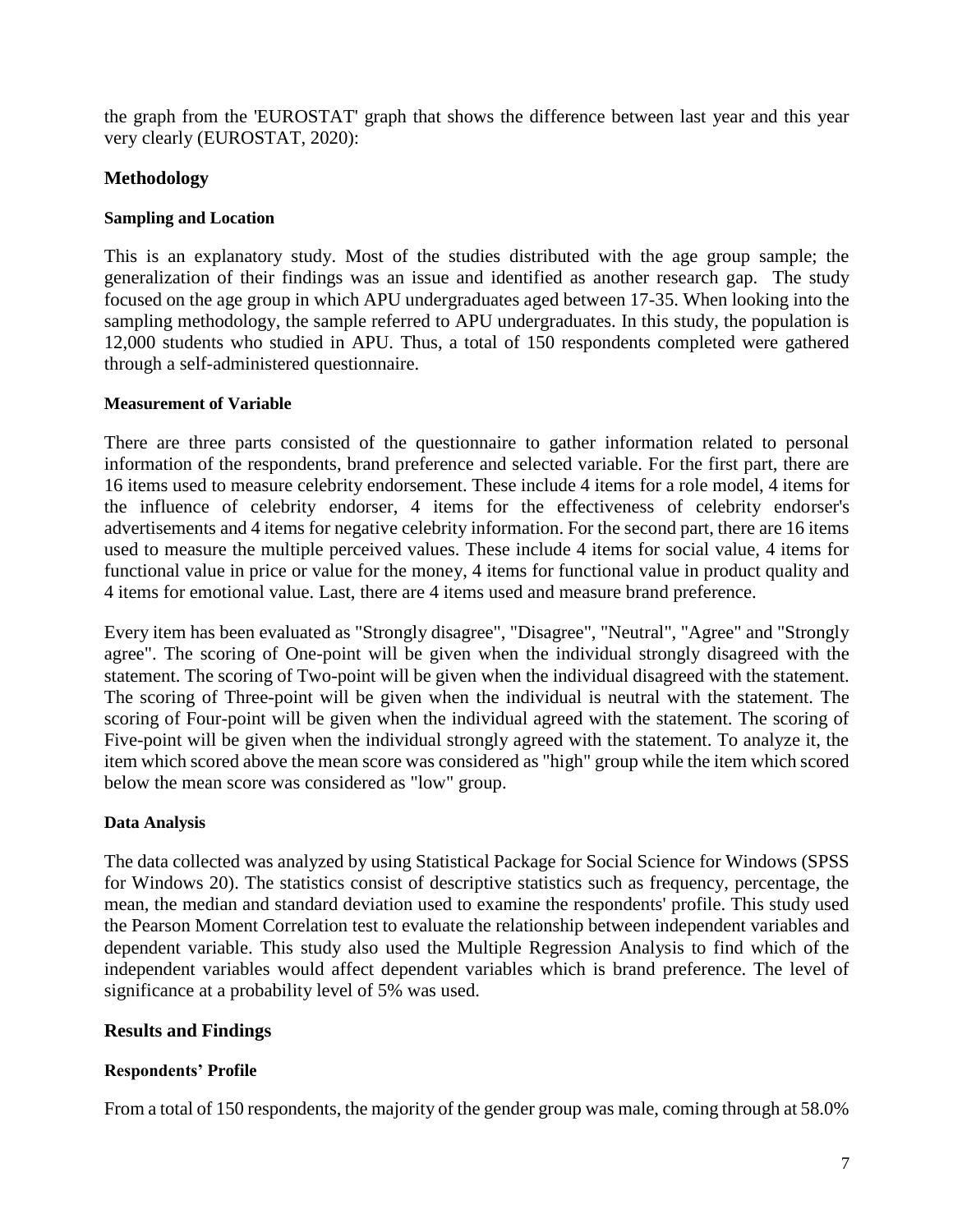while female comes second at 42.0%. Majority of respondents were 17-21, which is 50.6%. There are 62 respondents were aged 22-26, which was 41.3%, while 6.7% were aged 27-30. The smallest categories were 31-34, and 35 and above year old, which are 0.7% and 0.7%. There about 61.3% of the respondents were local undergraduates, and 38.7% were international undergraduates. The education level attained by these respondents were relatively high. There are 58% of respondents pursuing degree courses.

| <b>Variables</b>            | Number (n)     | Percentage (%) |
|-----------------------------|----------------|----------------|
| <b>Gender</b>               |                |                |
| Male                        | 87             | 58.0           |
| Female                      | 63             | 42.0           |
| Age                         |                |                |
| $17 - 21$                   | 76             | 50.6           |
| $22 - 26$                   | 62             | 41.3           |
| 27-30                       | 10             | 6.7            |
| 31-34                       | 1              | 0.7            |
| 35 and above                | 1              | 0.7            |
| <b>Student Type</b>         |                |                |
| Local student               | 92             | 61.3           |
| International student       | 58             | 38.7           |
| <b>Education Attainment</b> |                |                |
| Foundation                  | 19             | 12.7           |
| Diploma                     | 30             | 20.0           |
| Degree                      | 87             | 58.0           |
| Master                      | 14             | 9.3            |
| <b>Marital Status</b>       |                |                |
| Single                      | 146            | 97.3           |
| Married                     | $\overline{4}$ | 2.7            |
| <b>Religion</b>             |                |                |
| Islam                       | 35             | 23.3           |
| Christian                   | 58             | 38.7           |
| <b>Buddhist</b>             | 33             | 22.0           |
| Hindu                       | 22             | 14.7           |
| Taoism                      | $\overline{2}$ | 1.3            |

|  |  | <b>Table 1: Respondents' profile</b> |  |
|--|--|--------------------------------------|--|
|--|--|--------------------------------------|--|

Referring to Table 1, there were 12.7% of respondents pursuing foundation courses, 20.0% of respondents are pursuing diploma courses, and 9.3% of respondents are pursuing master courses. The marital status of respondents consists of single at 97.3% and married at 2.7%. For religion, 38.7% respondents shown that they were Christian, followed by 23.3% of Islam, while Buddhist, Hindu and Taoism accounted for 22.0%, 14.7% and 1.3% respectively. Thus, it could be concluded that the characteristics of respondents would affect them to purchase brand preference of fashion apparel products.

#### **Celebrity Endorsement**

First, there have 4 out of 16 statements been used for determining the sub-domain in celebrity endorsement, perception of celebrity endorsers as a role model. Table 2 showed that most of the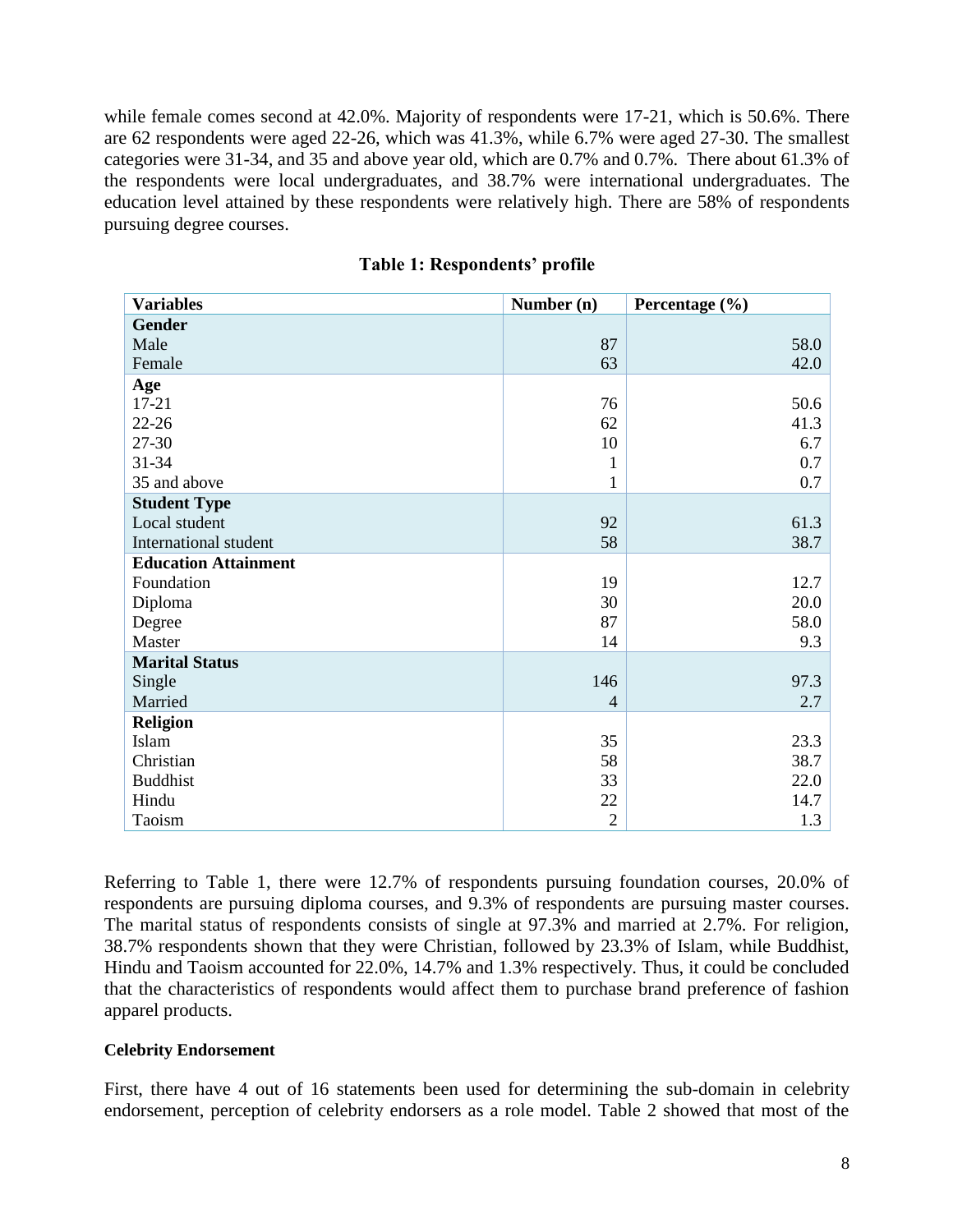respondents agreed that they would perceive celebrity endorsers as a role model. In the perception of celebrity endorsers as a role model (statement 2), 46.7% of the respondents agreed that they would prefer the brand if the celebrity endorser provides a good model for them to follow.

Secondly, there are 4 statements selected to measure the perceived influence of celebrity endorsement. Table 2 showed that most of the respondents (an average of 42.2%) agreed that they would influence by the celebrity endorsement in statement 1 (39.3%), statement 2 (40.0%), statement 3 (38.7%), and statement 4 (50.7%).

| Variables                                       | <b>Statement</b>                                                                                                     | $\overline{\mathbf{1}}$ | $\overline{2}$ | $\overline{\mathbf{3}}$ | $\overline{\mathbf{4}}$ | $\overline{5}$ |
|-------------------------------------------------|----------------------------------------------------------------------------------------------------------------------|-------------------------|----------------|-------------------------|-------------------------|----------------|
| 1. Perception<br>of Celebrity<br>endorsers as a | I will prefer the brand if the celebrity<br>1.<br>endorser provides a good model for me<br>to follow.                | 2.7                     | 2.0            | 30.0                    | 46.7                    | 18.7           |
| role model                                      | I will prefer the brand if the celebrity<br>2.<br>endorser leads by example.                                         | 1.3                     | 4.0            | 34.7                    | 44.0                    | 16.0           |
|                                                 | I will prefer the brand if the celebrity<br>3.<br>endorser sets a positive example for<br>others to follow.          | 3.3                     | 2.7            | 30.7                    | 44.7                    | 18.7           |
|                                                 | I will prefer the brand if the celebrity<br>4.<br>endorser acts as a role model for me.                              | 1.3                     | 6.0            | 39.3                    | 38.7                    | 14.7           |
| 2. Perceived<br>influence of<br>Celebrity       | Celebrity endorsers can trigger me to<br>1.<br>recommend their brand to someone<br>who seeks my advice.              | 2.0                     | 4.0            | 37.3                    | 39.3                    | 17.3           |
| Endorsement                                     | Celebrity endorsers can trigger me to<br>2.<br>encourage friends or relatives to prefer<br>their brands' products.   | 1.3                     | 6.0            | 34.7                    | 40.0                    | 18.0           |
|                                                 | I will switch to a celebrity's endorsed<br>3.<br>brand, although I have no problem with<br>a competitor's product.   | 3.3                     | 6.7            | 35.3                    | 38.7                    | 16.0           |
|                                                 | I will switch to a celebrity's endorsed<br>4.<br>brand, although the price may be<br>relatively higher.              | 2.7                     | 2.7            | 34.7                    | 50.7                    | 9.3            |
| 3.<br>Effectiveness<br>of celebrity             | I will prefer a brand that is endorsed by<br>1.<br>a celebrity that I recognize in the<br>brand's advertisement.     | 1.3                     | 6.7            | 34.7                    | 48.0                    | 9.3            |
| endorser's<br>advertisements                    | I have purchased fashion apparel<br>2.<br>products after viewing an<br>advertisement.                                | 1.3                     | 3.3            | 34.7                    | 51.3                    | 9.3            |
|                                                 | I will prefer a brand if I am familiar<br>3.<br>with the brand name in the celebrity<br>endorser's advertisement.    | 2.0                     | 5.3            | 36.0                    | 47.3                    | 9.3            |
|                                                 | I will prefer a brand if I think the<br>4.<br>celebrity in the advertisement is<br>suitable for endorsing the brand. | 2.2                     | 6.7            | 23.9                    | 44.0                    | 23.1           |
| 4. Perception<br>of negative                    | I still have a good impression towards<br>1.<br>the celebrity endorser.                                              | 4.0                     | 16.0           | 36.7                    | 33.3                    | 10.0           |
| celebrity<br>information                        | I still have a positive impression<br>2.<br>towards the celebrity endorser.                                          | 3.3                     | 12.7           | 40.0                    | 36.0                    | 8.0            |

**Table 2: Itemisation for Celebrity Endorsement, in percentage (%)**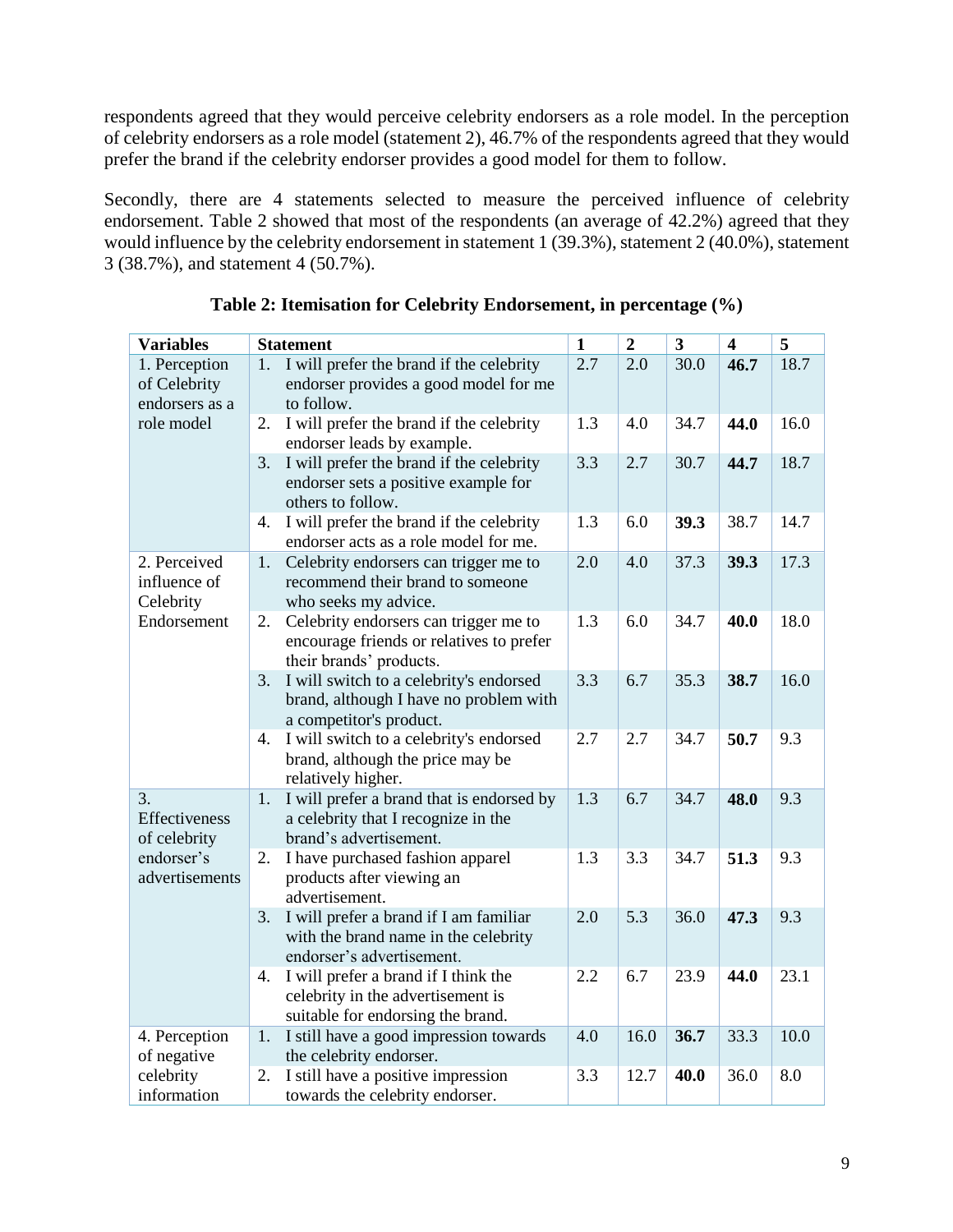|  | 3. I still believe the celebrity endorser is a $\vert 4.0 \vert$                                             | 14.0        | <b>38.0</b> | 34.0  | 10.0 |
|--|--------------------------------------------------------------------------------------------------------------|-------------|-------------|-------|------|
|  | trustworthy spokes person for the brand.<br>4. I still believe the celebrity endorser is a $\vert 5.3 \vert$ | $12.0$ 41.3 |             | 130.7 | 10.7 |
|  | qualified spokes person for the brand.                                                                       |             |             |       |      |

Thirdly, there are 4 statements which selected to measure the effectiveness of celebrity endorser's advertisements. In Table 2, it showed that most of the respondents (an average of 47.7%) agreed that they would influence by the celebrity endorsement in statement 1 (48.0%), statement 2 (51.3%), statement 3 (47.3%), and statement 4 (44.0%).

Fourthly, there have 4 out of 16 statements used for determining the sub-domain in celebrity endorsement, perception of negative celebrity information. Table 2 showed that most of the respondents are neutral in four statements of perception of negative celebrity information which are statement 1 (36.7%), statement 2 (40.0%), statement 3 (38.0%), and statement 4 (41.3%).

## **Multiple Perceived Values**

First, there have 4 out of 16 statements been used for determining the sub-domain in multiple perceived values, social value. In Table 3, it showed that most of the respondents (46.7%) agreed that they would prefer a brand that would help me to feel acceptable (statement 1). In the perceived social value, 44.7% of respondents agreed to statement 2, 44.0% of respondents agreed to statement 3, and 39.3% of respondents agreed to statement 4.

Secondly, there are 4 statements which selected for measure perceived functional value (price or value for the money). Table 3 showed that most of the respondents are neutral that they will influence by perceived functional value (price or value for the money) in statement 1 (35.3%), statement 2 (34.0%), and statement 4 (38.0%) while only 36.7% of respondents agreed to the statement 3.

| <b>Variables</b>                 | <b>Statement</b>                                                                     | 1   | $\overline{2}$ | 3           | 4           | 5    |
|----------------------------------|--------------------------------------------------------------------------------------|-----|----------------|-------------|-------------|------|
| 1. Perceived<br>social value     | I will prefer a brand that would help<br>1.<br>me to feel acceptable.                | 2.0 | 7.3            | 28.0        | 46.7        | 16.0 |
|                                  | I will prefer a brand that would<br>2.<br>improve the way I am perceived.            | 2.0 | 7.3            | 29.3        | 44.7        | 16.7 |
|                                  | I will prefer a brand that would<br>3.<br>make a good impression on other<br>people. | 2.0 | 7.3            | 29.3        | 44.0        | 17.3 |
|                                  | I will prefer a brand that would give<br>4.<br>its owner special approval.           | 2.0 | 6.7            | 34.7        | <b>39.3</b> | 17.3 |
| 2. Perceived<br>functional value | I will prefer a brand if its product is<br>1.<br>reasonably priced.                  | 3.3 | 8.7            | 35.3        | 30.7        | 22.0 |
| (price or value)<br>for money)   | I will prefer a brand if its product<br>2.<br>offers value for the money.            | 3.3 | 8.0            | <b>34.0</b> | 30.7        | 24.0 |
|                                  | I will prefer a brand if its product is<br>3.<br>a good product for the price.       | 2.7 | 8.7            | 32.0        | 36.7        | 20.0 |
|                                  | I will prefer a brand if its product is<br>4.<br>economical.                         | 2.7 | 8.7            | 38.0        | 33.3        | 17.3 |

|  |  | Table 3: Itemisation for Multiple Perceived Values, in percentage (%) |  |
|--|--|-----------------------------------------------------------------------|--|
|  |  |                                                                       |  |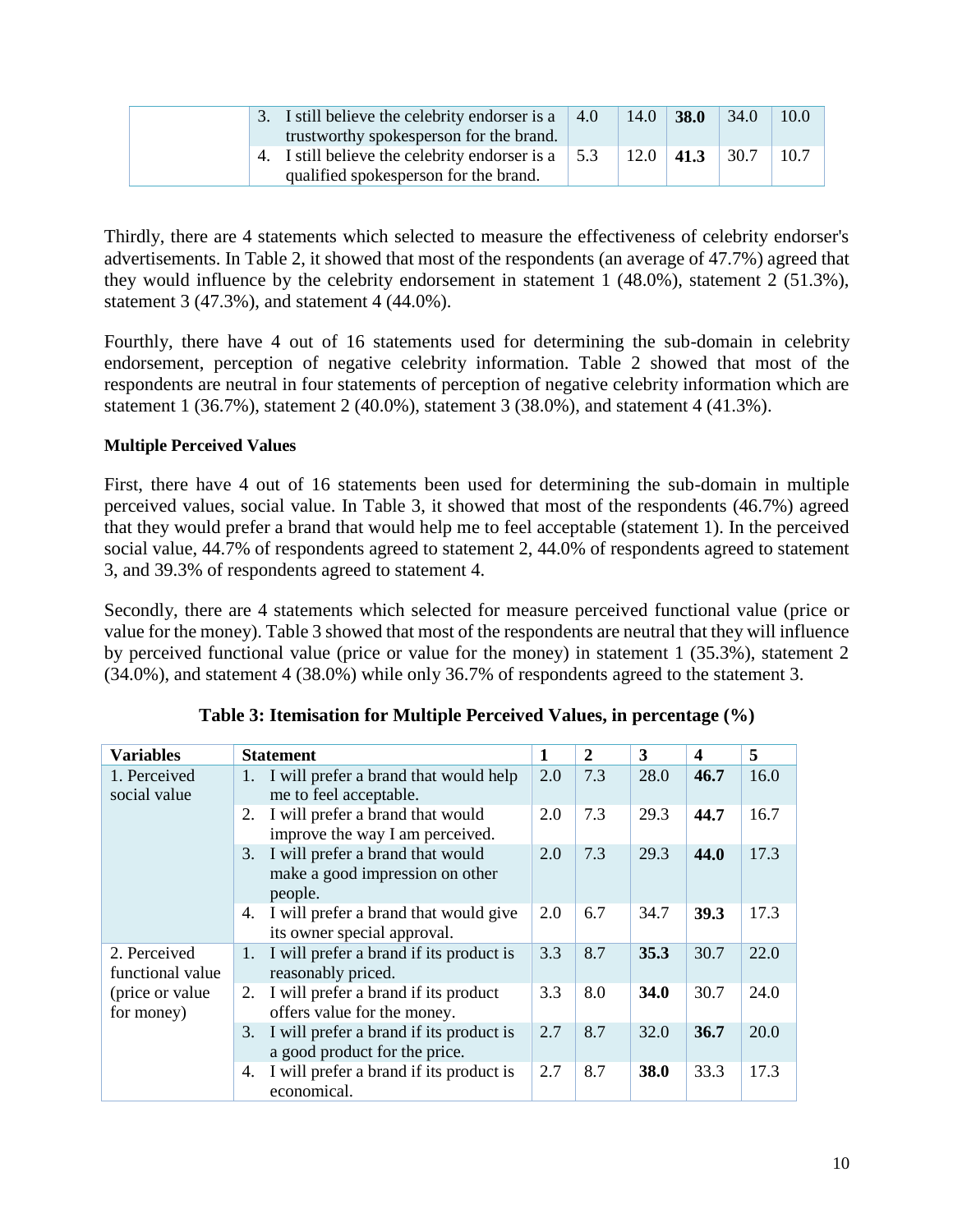| 3. Perceived                      |    | 1. I will prefer a brand if its product                            | 1.3 | 6.7 | 27.3 | 40.7 | 24.0 |
|-----------------------------------|----|--------------------------------------------------------------------|-----|-----|------|------|------|
| functional value                  |    | has consistent quality.                                            |     |     |      |      |      |
| (product quality/<br>performance) | 2. | I will prefer a brand if its product is<br>well-made.              | 1.3 | 6.7 | 26.7 | 38.7 | 26.7 |
|                                   | 3. | I will prefer a brand if its product<br>has an acceptable quality. | 1.3 | 5.3 | 27.3 | 42.0 | 24.0 |
|                                   | 4. | I will prefer a brand if its product<br>lasts a long time.         | 1.3 | 4.7 | 33.3 | 36.0 | 24.7 |
| 4 Perceived<br>emotional value    | 1. | I will prefer a brand if its product is<br>one that I would like.  | 2.7 | 5.3 | 32.0 | 46.7 | 13.3 |
|                                   | 2. | I will prefer a brand if its product<br>makes me want to buy it.   | 2.7 | 5.3 | 32.0 | 47.3 | 12.7 |
|                                   | 3. | I will prefer a brand if its product<br>makes me want to use it.   | 2.0 | 6.0 | 25.3 | 50.0 | 16.7 |
|                                   | 4. | I will prefer a brand if its product<br>makes me feel good.        | 2.7 | 4.0 | 30.0 | 45.3 | 18.0 |

Thirdly, there have 4 out of 16 statements used for determining the sub-domain in multiple perceived values, perceived functional value (product quality/ performance). Refer to Table 3, it showed that most of respondents are agreed in 4 statements of perceived functional value (product quality/ performance) which are statement 1 (40.7%), statement 2 (38.7%), statement 3 (42.0%), and statement 4 (36.0%).

Fourthly, there are 4 statements selected to measure perceived emotional value. In Table 3, it showed that most of the respondents (an average of 47.3%) agreed that they would influence by perceived emotional value in statement 1 (46.7%), statement 2 (47.3%), statement 3 (50.0%), and statement 4 (45.3%).

#### **Brand Preferences**

In Table 4, there are 4 statements which selected to measure perceived brand preference. Table 4 showed that 48.0% of respondents agreed statement 1, and 45.3% of respondents agreed statement 3. While statement 2 and statement 4 are neutral, which have 42.0% of respondents and 44.0% of respondents.

| <b>Variables</b>              | <b>Statement</b>                                                                                       |     | 2   | 3    | $\overline{\mathbf{4}}$ | 5    |
|-------------------------------|--------------------------------------------------------------------------------------------------------|-----|-----|------|-------------------------|------|
| Perceived Brand<br>preference | 1. I prefer a brand because I think this<br>brand is superior to other competing<br>brands.            | 4.7 | 3.3 | 33.3 | 48.0                    | 10.7 |
|                               | 2. I prefer a brand simply because I<br>prefer it.                                                     | 8.0 | 5.3 | 42.0 | 40.0                    | 9.3  |
|                               | 3. When considering purchasing<br>decision of a product, I would<br>consider a particular brand first. | 3.3 | 5.3 | 37.3 | 45.3                    | 8.7  |
|                               | 4. I am interested in trying other<br>brands.                                                          | 4.7 | 2.7 | 44.0 | 33.3                    | 15.3 |

|  |  |  | Table 4: Itemisation for Brand Preference, in percentage (%) |  |
|--|--|--|--------------------------------------------------------------|--|
|  |  |  |                                                              |  |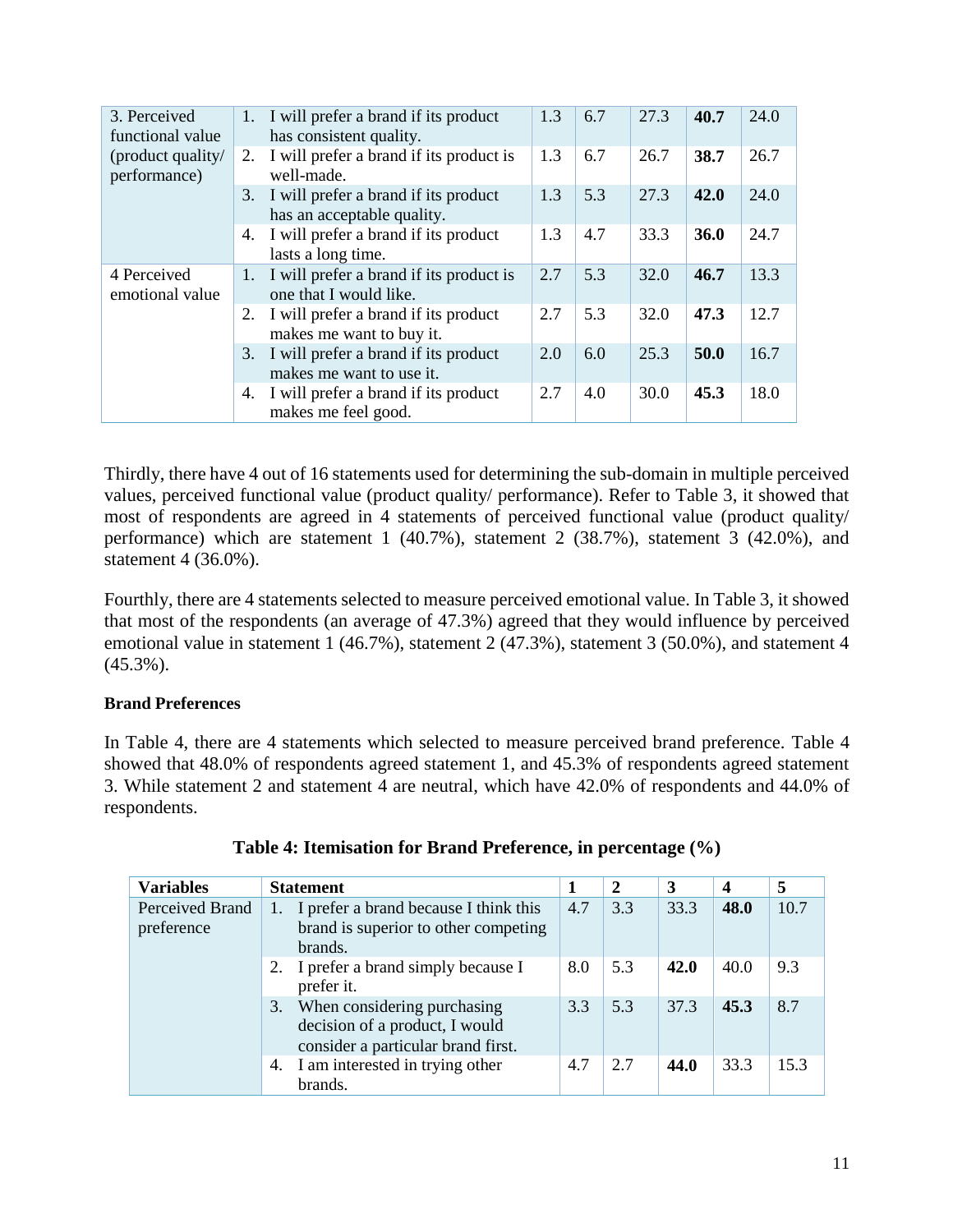#### **Mean Differences of Selected Variables**

For gender, there was some difference between male and female (refer to Table 5). There has a greater impact on female, which total mean of celebrity endorsement was 60.1, and a total mean of multiple perceived value was 61.1. Celebrity endorsement and multiple perceived value could impact on female more than male because the female would more focus on their appearance look like (Khan, 2018). Female like to shop more than male because shopping would make them feel relax and enjoy (Koca & Koç, 2016). Thus, female focus more than male on the fashion appearance products.

|                   |                 |           |             | <b>Celebrity Endorsement</b> |             |      |      | <b>Multiple perceived values</b> |      |
|-------------------|-----------------|-----------|-------------|------------------------------|-------------|------|------|----------------------------------|------|
|                   |                 |           |             |                              |             |      |      |                                  |      |
|                   |                 | <b>RM</b> | $\mathbf I$ | E                            | $\mathbf N$ | SV   | FV.P | FV.Q                             | EV   |
| Gender            | Male            | 14.2      | 14.0        | 14.0                         | 12.7        | 14.1 | 14.2 | 14.8                             | 14.4 |
|                   | Female          | 15.7      | 15.4        | 15.0                         | 14.0        | 15.4 | 14.7 | 15.8                             | 15.2 |
| Age               | $17 - 21$       | 14.9      | 14.5        | 14.1                         | 13.6        | 14.7 | 13.5 | 14.6                             | 14.5 |
|                   | $22 - 26$       | 14.8      | 14.6        | 14.4                         | 13.0        | 15.0 | 14.8 | 16.0                             | 15.1 |
|                   | 27-30           | 14.0      | 15.3        | 13.8                         | 12.4        | 12.6 | 18.0 | 14.4                             | 12.7 |
|                   | 31-34           | 12.0      | 16.0        | 16.0                         | 16.0        | 12.0 | 12.0 | 20.0                             | 16.0 |
|                   | 35 and above    | 16.0      | 16.0        | 20.0                         | 12.0        | 16.0 | 20.0 | 20.0                             | 18.0 |
| <b>Student</b>    | Local           | 14.5      | 14.0        | 14.0                         | 13.3        | 14.6 | 14.9 | 15.1                             | 14.7 |
| type              | International   | 15.2      | 15.5        | 15.1                         | 13.2        | 14.7 | 13.7 | 15.3                             | 14.7 |
| <b>Education</b>  | Foundation      | 14.7      | 14.4        | 14.2                         | 13.2        | 14.6 | 15.6 | 16.1                             | 14.5 |
| <b>Attainment</b> | Diploma         | 15.4      | 15.5        | 14.7                         | 14.6        | 16.0 | 13.1 | 14.2                             | 14.2 |
|                   | Degree          | 14.3      | 14.0        | 14.1                         | 12.8        | 14.2 | 14.2 | 15.1                             | 14.8 |
|                   | Master          | 16.4      | 16.6        | 15.7                         | 13.1        | 14.9 | 16.6 | 16.9                             | 15.2 |
| <b>Marital</b>    | Single          | 14.8      | 14.5        | 14.3                         | 13.2        | 14.6 | 14.3 | 15.1                             | 14.7 |
| <b>Status</b>     | Married         | 15.0      | 18.0        | 17.0                         | 15.0        | 15.0 | 18.0 | 18.0                             | 16.5 |
| <b>Religion</b>   | Islam           | 15.7      | 15.4        | 15.2                         | 13.0        | 14.6 | 12.3 | 15.3                             | 14.5 |
|                   | Christian       | 14.4      | 14.2        | 14.4                         | 13.5        | 14.9 | 14.3 | 15.2                             | 15.3 |
|                   | <b>Buddhist</b> | 14.8      | 14.5        | 14.5                         | 12.9        | 15.1 | 15.1 | 15.8                             | 15.1 |
|                   | Hindu           | 14.2      | 14.3        | 13.2                         | 13.2        | 13.6 | 16.7 | 14.5                             | 12.9 |
|                   | Taoism          | 16.0      | 19.0        | 12.0                         | 16.0        | 12.0 | 18.0 | 14.0                             | 14.0 |

**Table 5: Mean Score Differences of Selected Variables**

The results found that younger respondents who are the group of 17-35 would influence more by the celebrity endorsement and multiple perceived values in purchasing brand preference of fashion apparel products. The student type in APU has divided into categories which are a local and international student. Celebrity endorsement influenced international students (total  $\bar{x}$  = 59) more than local students ( $\bar{x}$  = 55.8) while multiple perceived value influenced local students (total  $\bar{x}$  = 59.3) slightly higher than international students (total  $\bar{x}$  = 58.6). This influenced their behaviour because local and international students have different cultures. So, they would be influenced by different variables.

For education attainment, the undergraduate in APU who study master have higher mean scores than others. This means they would prefer a brand which influenced more by celebrity endorsement and multiple perceived values. Also, the marital status of respondents in single (total  $\bar{x} = 56.8$ ) less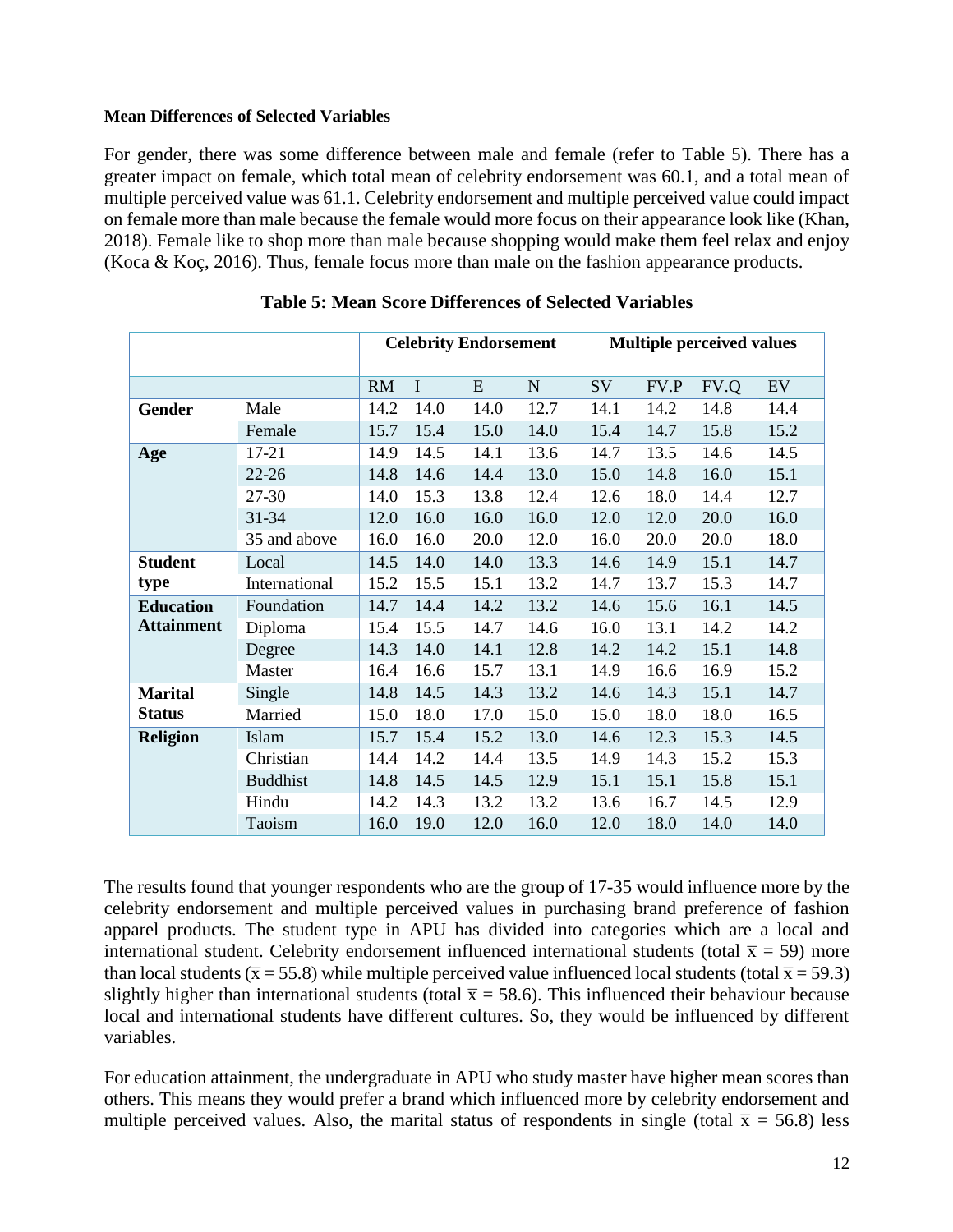celebrity endorsement impact than the respondents in married (total  $\bar{x}$  = 65.0). While the marital status of respondents that are single (total  $\bar{x}$  = 58.7) less influenced by multiple perceived value than respondents that are married (total  $\bar{x} = 67.5$ ). This could be explained that the respondents who were married would influence by celebrity endorsement and multiple perceived values. There are five types of religion which included Islam, Christian, Buddhist, Hindu, and Taoism. The total mean score of each religion would influence an individual in which impact on the celebrity endorsement and multiple perceived values.

#### **Hypothesis Testing - Pearson Moment Correlation Table of Perceived Brand Preference with Selected Variables**

For measuring the degree of a linear relationship between, the Pearson Moment Correlation test is used. All of the sub-domains from independent variables tested showed a perfect positive correlation except perceived functional value (price/value for money). The strongest relationship of sub-domain with the dependent variable is between perceived emotional value with perceived brand preference (0.623), followed by the perception of celebrity endorsers as a role model with perceived brand preference (0.507) and effectiveness of celebrity endorser's advertisement with perceived brand preference (0.496).

|                |                                                                | 1             | $\overline{2}$                            | 3                                          | 4             | 5              | 6                           | 7             | 8             | 9            |
|----------------|----------------------------------------------------------------|---------------|-------------------------------------------|--------------------------------------------|---------------|----------------|-----------------------------|---------------|---------------|--------------|
| $\mathbf{1}$   | Perception of celebrity<br>endorsers as a role<br>model        | $\mathbf{1}$  |                                           |                                            |               |                |                             |               |               |              |
| 2              | Perceived influence of<br>celebrity endorsers                  | 0.60<br>$5**$ | 1                                         |                                            |               |                |                             |               |               |              |
| 3              | Effectiveness of<br>celebrity endorser's<br>advertisement      | 0.56<br>$4**$ | 0.48<br>$Q$ **                            | $\mathbf{1}$                               |               |                |                             |               |               |              |
| $\overline{4}$ | Perception of negative<br>celebrity information                | 0.31<br>$3**$ | 0.43<br>$3**$                             | 0.15<br>$\overline{4}$                     | $\mathbf{1}$  |                |                             |               |               |              |
| 5              | Perceived social value                                         | 0.45<br>$5**$ | 0.38<br>$3**$                             | 0.33<br>$6***$                             | 0.31<br>$7**$ | $\overline{1}$ |                             |               |               |              |
| 6              | Perceived functional<br>value (price/value for<br>money)       | 0.15<br>7     | $\overline{\phantom{a}}$<br>0.25<br>$5**$ | $\overline{\phantom{a}}$<br>0.25<br>$6***$ | 0.20<br>$6*$  | 0.16<br>$6*$   | 1                           |               |               |              |
| 7              | Perceived functional<br>value (product<br>quality/performance) | 0.28<br>$7**$ | 0.03<br>8                                 | 0.15<br>$\overline{c}$                     | 0.07<br>5     | 0.35<br>$1**$  | 0.82                        | 1             |               |              |
| 8              | Perceived emotional<br>value                                   | 0.50<br>$4**$ | 0.45<br>$2**$                             | 0.45<br>$8**$                              | 0.37<br>$0**$ | 0.61<br>$9**$  | $\overline{a}$<br>0.12<br>7 | 0.46<br>$4**$ | $\mathbf{1}$  |              |
| 9              | Perceived brand<br>preference                                  | 0.50<br>$7**$ | 0.43<br>$4**$                             | 0.49<br>$6***$                             | 0.30<br>$7**$ | 0.48<br>$4**$  | 0.18<br>$0*$                | 0.48<br>$0**$ | 0.62<br>$3**$ | $\mathbf{1}$ |

|  |  |  |  |  |  |  | Table 6: Correlation table of Perceived Brand Preference with Selected Variables |  |  |  |
|--|--|--|--|--|--|--|----------------------------------------------------------------------------------|--|--|--|
|--|--|--|--|--|--|--|----------------------------------------------------------------------------------|--|--|--|

The most significant correlation of perceived brand preference with perceived emotional value ( $r =$ 0.623,  $p \le 0.01$ ) may due to consumers choosing a brand based on the emotion and feeling which reflect their values. The results from the data stated that respondents would prefer a brand that they like, want to use, want to buy, and make them feel good ( $\bar{x} = 14.7$ ).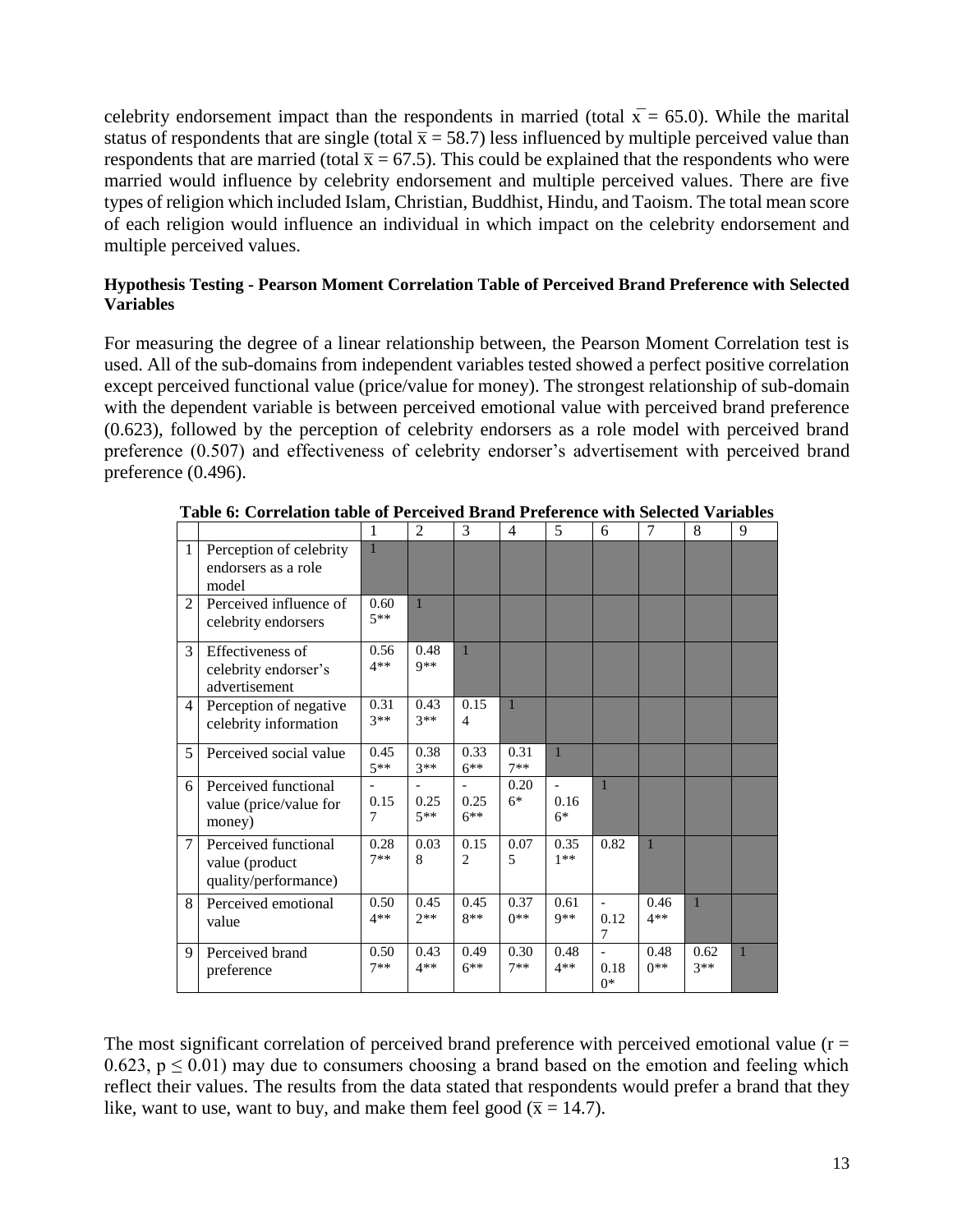While, the significant correlation of perceived brand preference with perceived functional value in price or value for money (r= -0.180,  $p \le 0.05$ ). It is a perfect negative correlation with  $p \le 0.05$ because of the decrease in the price or value of money for the fashion apparel product, the increase in consumer would purchase. The mean of perceived functional value (price/value for money) was 14.4. The finding stated that consumers would prefer a brand when it is cheap, value for money, and so on.

#### **Pearson Moment Correlation**

Figure 1 showed a significant correlation between the variables in this study. All of the sub-domains of the variables are significant at  $p \le 0.01$  level (1-tailed) and positively influence brand preference except perceived functional value (price/value for money) is negative influence brand preference at  $p \le 0.05$ . Hence, the hypothesis from H01 to H08 has been rejected.



#### **Figure 1: Pearson Moment Correlation Coefficient Model (N=150)**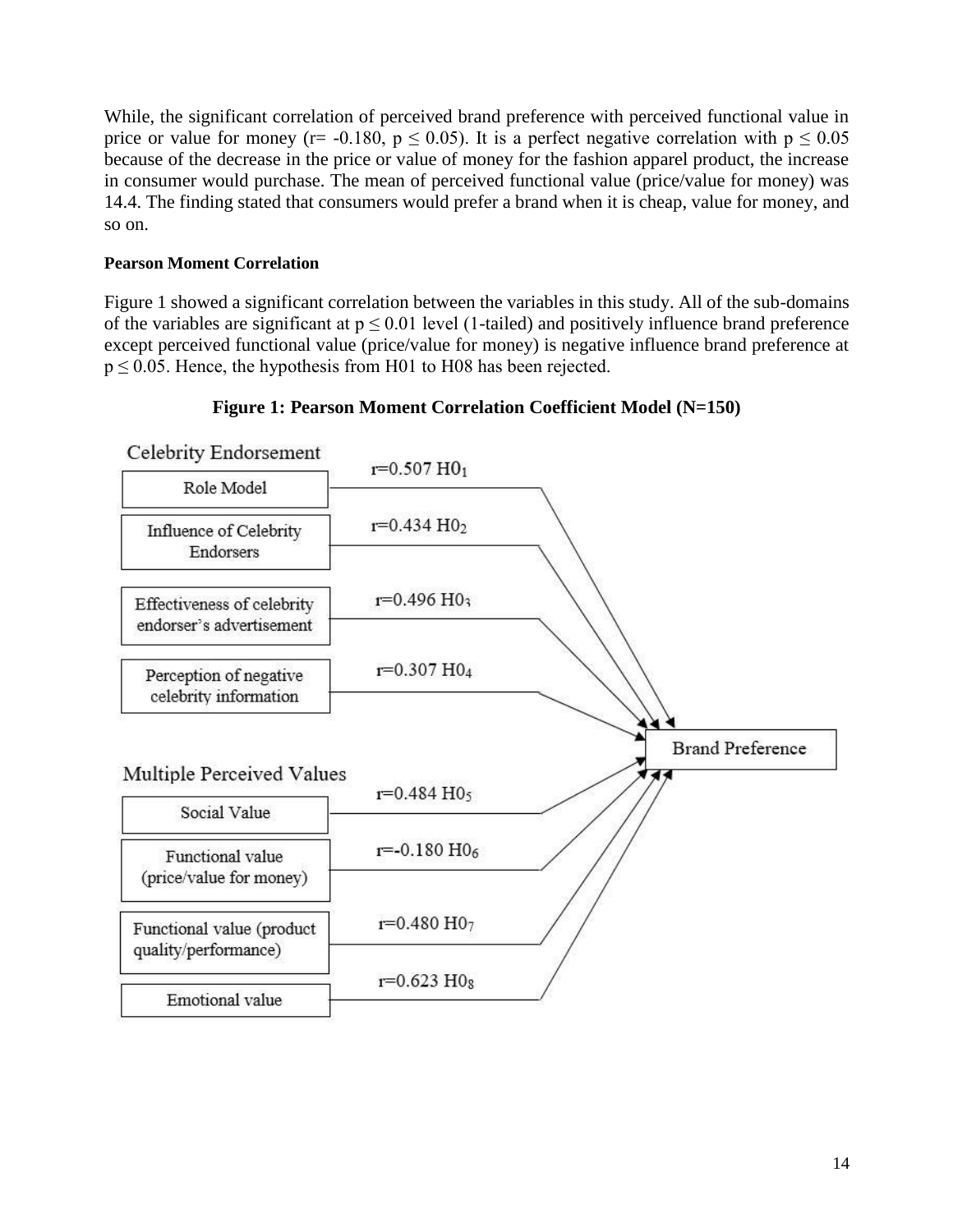#### **Summary of Multiple Regression Analysis for Brand Preference**

The F statistic for the overall goodness of fit for the model is 20.075, which is significant at  $\alpha = 0.05$ . Without the non-significant variables, the final regression model produced by the enter method for brand preference in fashion apparel products is: Brand preference in fashion apparel products = 1.620 + Effectiveness of celebrity endorsement 0.202 + Perceived functional value (product quality/performance) 0.232 + Perceived emotional value 0.210.

| <b>Variables</b>                                                      | <b>Coefficients</b> | <b>Unstandardized</b> | <b>Standardized</b><br><b>Coefficients</b> | $\mathbf t$ | Sig.  |
|-----------------------------------------------------------------------|---------------------|-----------------------|--------------------------------------------|-------------|-------|
|                                                                       | B                   | Std. Error            | <b>B</b> eta                               |             |       |
| (Constant)                                                            | 1.620               | 1.448                 |                                            | 1.118       | 0.265 |
| <b>Role Model</b>                                                     | 0.053               | 0.074                 | 0.060                                      | 0.721       | 0.472 |
| Perceived influence of<br>advertisement                               | 0.093               | 0.070                 | 0.109                                      | 1.329       | 0.186 |
| <b>Effectiveness of</b><br>celebrity endorsement                      | 0.202               | 0.074                 | 0.207                                      | 2.735       | 0.007 |
| <b>Perception of negative</b><br>celebrity information                | 0.049               | 0.051                 | 0.065                                      | 0.963       | 0.337 |
| <b>Perceived social value</b>                                         | 0.051               | 0.062                 | 0.062                                      | 0.817       | 0.415 |
| <b>Perceived functional</b><br>value (price/value for<br>money)       | $-0.043$            | 0.045                 | $-0.059$                                   | $-0.961$    | 0.338 |
| <b>Perceived functional</b><br>value (product<br>quality/performance) | 0.232               | 0.055                 | 0.292                                      | 4.223       | 0.000 |
| <b>Perceived emotional</b><br>value                                   | 0.210               | 0.075                 | 0.243                                      | 2.788       | 0.006 |

**Table 7: Summary of Multiple Regression Analyses for Brand Preference**

From Table 7 illustrated the multiple regression analysis for brand preference in fashion apparel products. It shows there was 53.2% of R square, which is a variance for brand preference in fashion apparel products. This indicates that 53.2% of the dependent variable in which brand preference in fashion apparel products was clarified by the linear combination of the three predictor variables. The results clearly showed that perceived functional value (product quality/performance) was found to be strongly significantly towards one of the brand preferences in fashion apparel products, followed by perceived emotional value and effectiveness of celebrity endorsement among the 8 sub-domains from independent variables.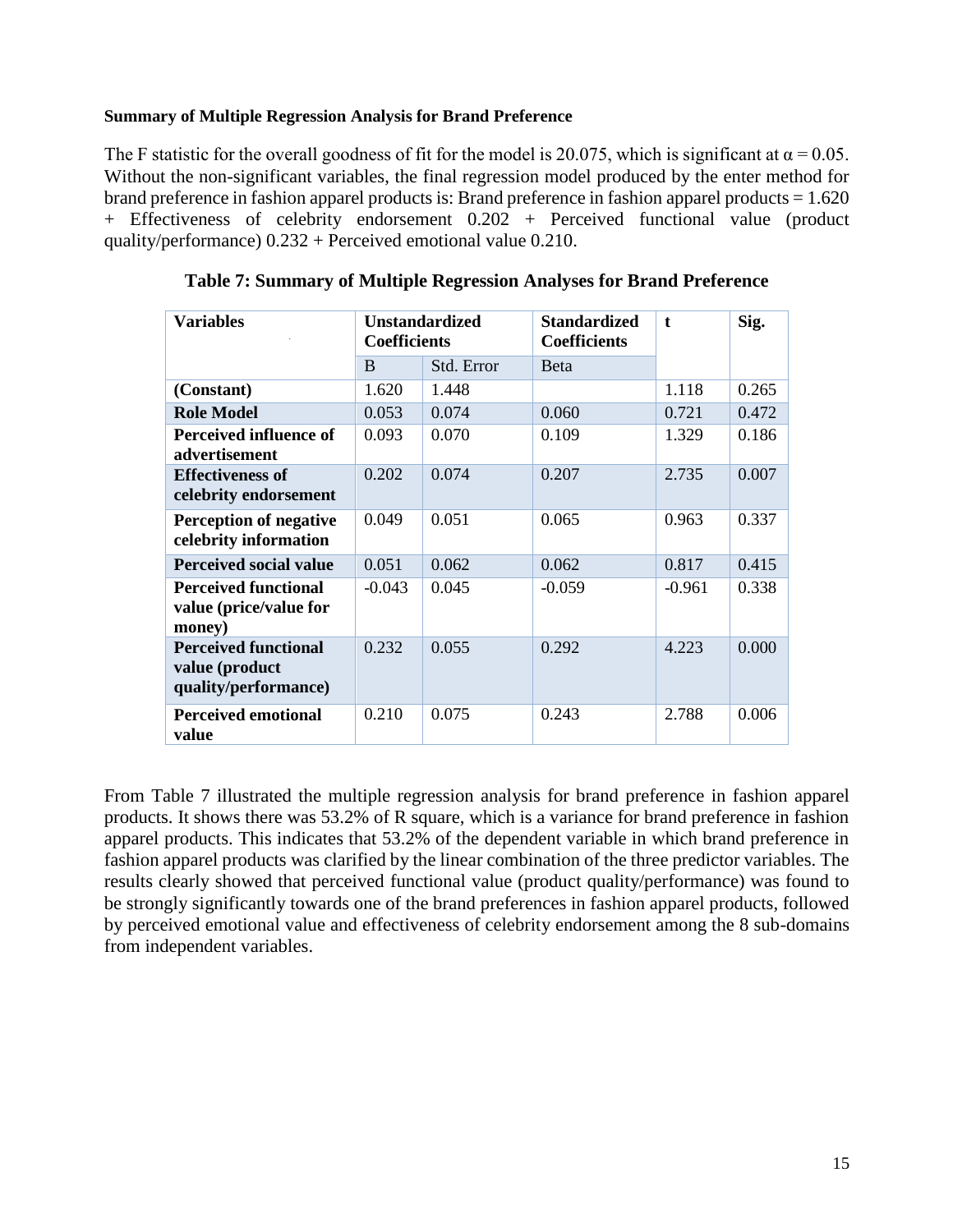#### **Conclusion, Implications and Recommendations**

In this study, it was conducted among APU undergraduates. Celebrity endorsement could affect the brand preference of the respondents in fashion apparel products. The results showed that the perceived influence of celebrity endorsement is the most influential factor of celebrity endorsement. The factor of perceived emotional value in multiple perceived values had more impact on the respondents' brand preference. There were most of the respondents will prefer a brand because the product makes them want to use it. The majority of the respondents prefer a brand because the brand is superior to other competing brands. The mean differences between the selected variables were provided in this study. The independent variables were used to investigate with each of sub-domain in celebrity endorsement and multiple perceived values. These would be different influences toward brand preference. From the result of the Pearson Moment Correlation Test, all of the hypotheses were rejected.

The output of the research providing celebrity endorsement and multiple perceived values towards the brand preferences in fashion apparel products could be referenced by future researchers. For the future questionnaires, it still could be referred from this study. The recommendation provided for academic research is focusing on a large sample size which can be improved in reflecting the population. These can make the results of the study more accurate, significant, and valuable. Time management also crucial in this study. The researchers can complete the study in time with quality work which involved in an accurate result.